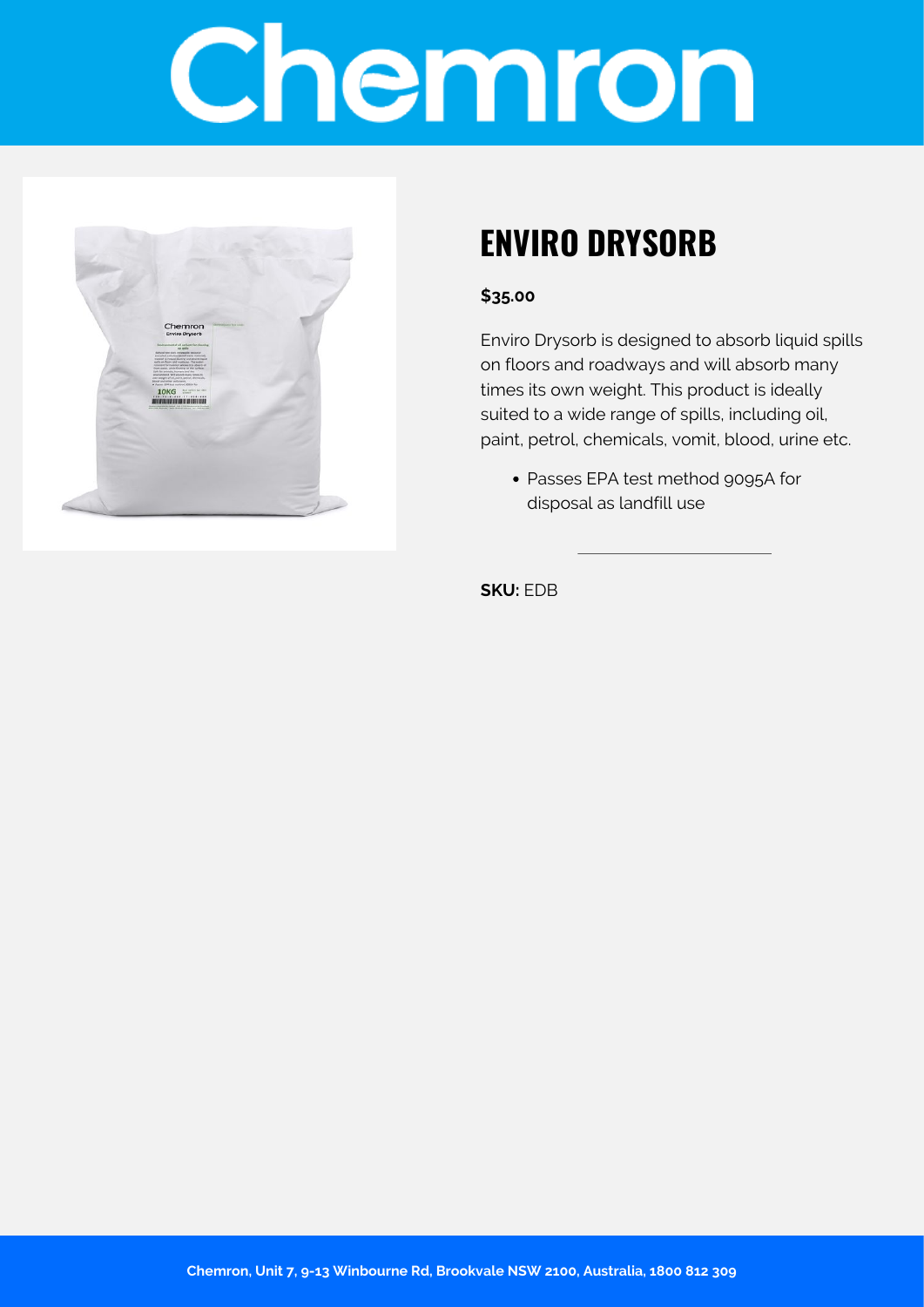

## **VARIATIONS**

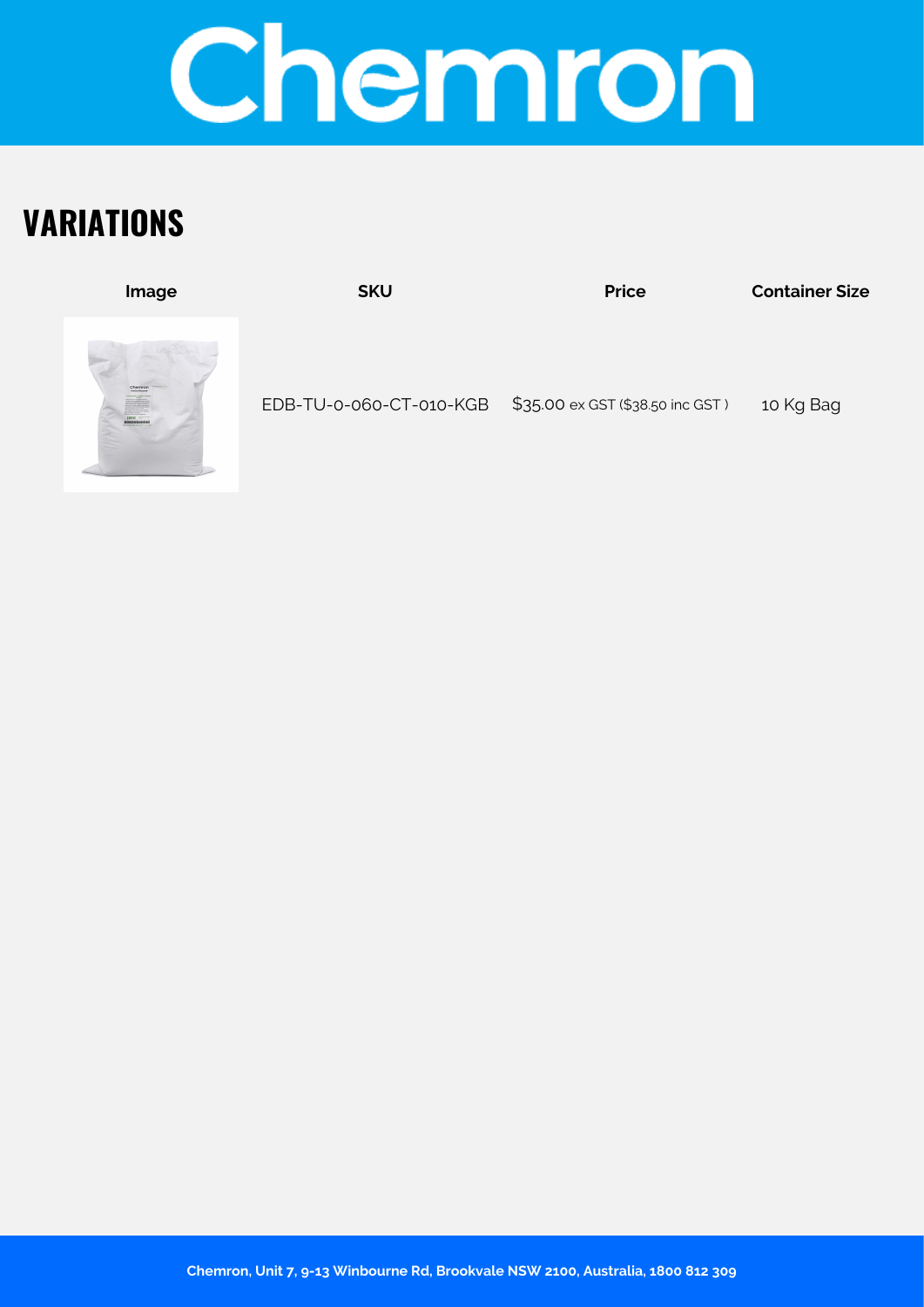

### **PRODUCT DESCRIPTION**

Enviro Drysorb is designed to absorb liquid spills on floors and roadways and will absorb many times its own weight. This product is ideally suited to a wide range of spills, including oil, paint, petrol, chemicals, vomit, blood, urine etc.

This product is made from a naturally renewable source; a recycled, cellulose-based waste material, which has been treated to reduce dusting.

Enviro Drysorb is non-toxic and is safe for animals, humans and the environment.

#### **Product Features:**

- Absorb many times its own weight.
- Once absorbed, pollutants will not leach out.
- made from a naturally renewable source.
- Independently tested.
- Passes EPA test method 9095A for disposal as landfill use.

#### **Enviro Drysorb is also available in:**

- Bulk
- Transport spill kits
- [Spill kit stations](https://chemron.com.au/shop/safety/spill-response-kit/)
- Biodegradable cotton socking of various lengths for use in a variety of applications.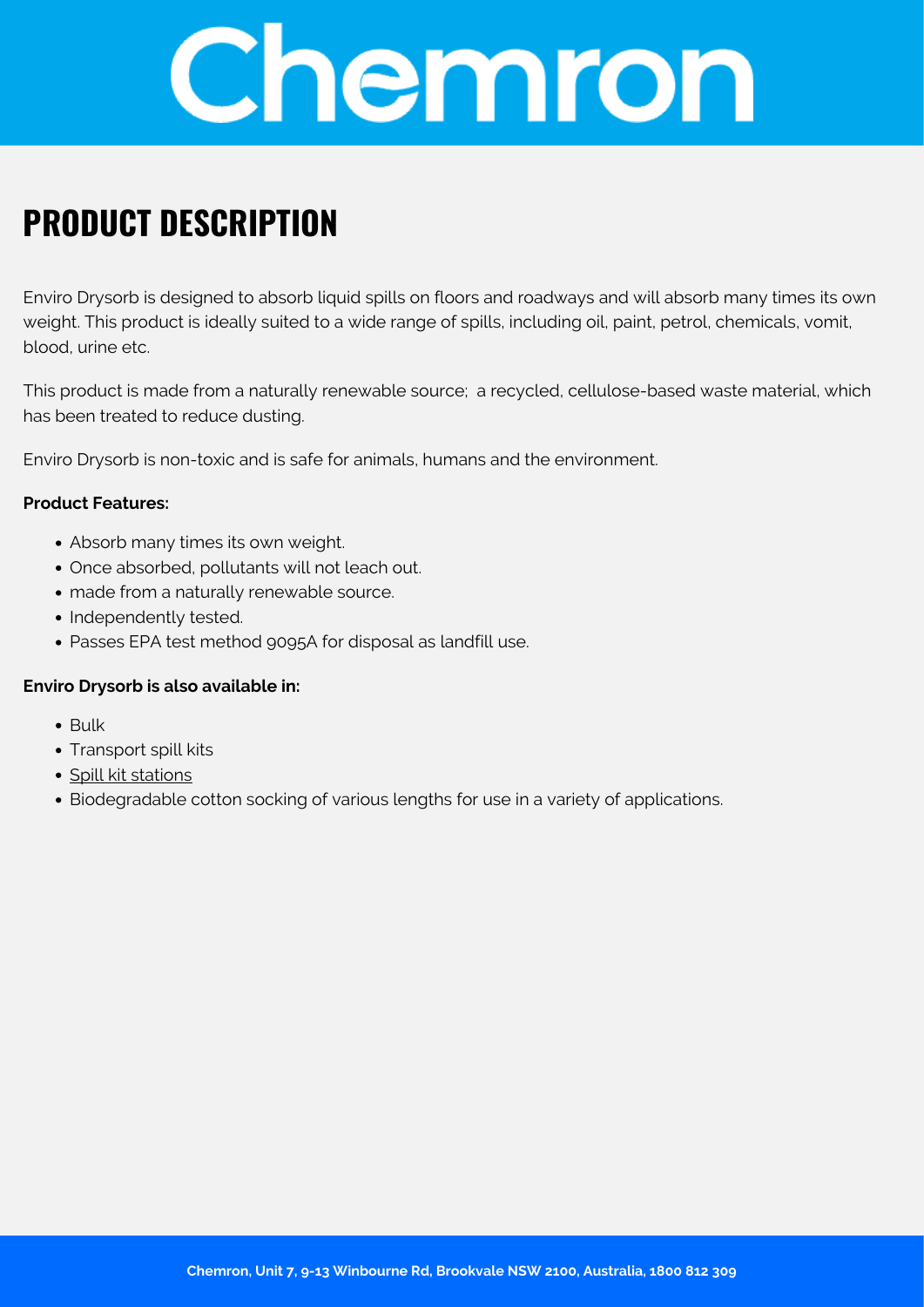

## **DOWNLOADS**

[EDB – Compliance Label](https://chemron.com.au/product-label/EDB - Compliance Label.pdf)